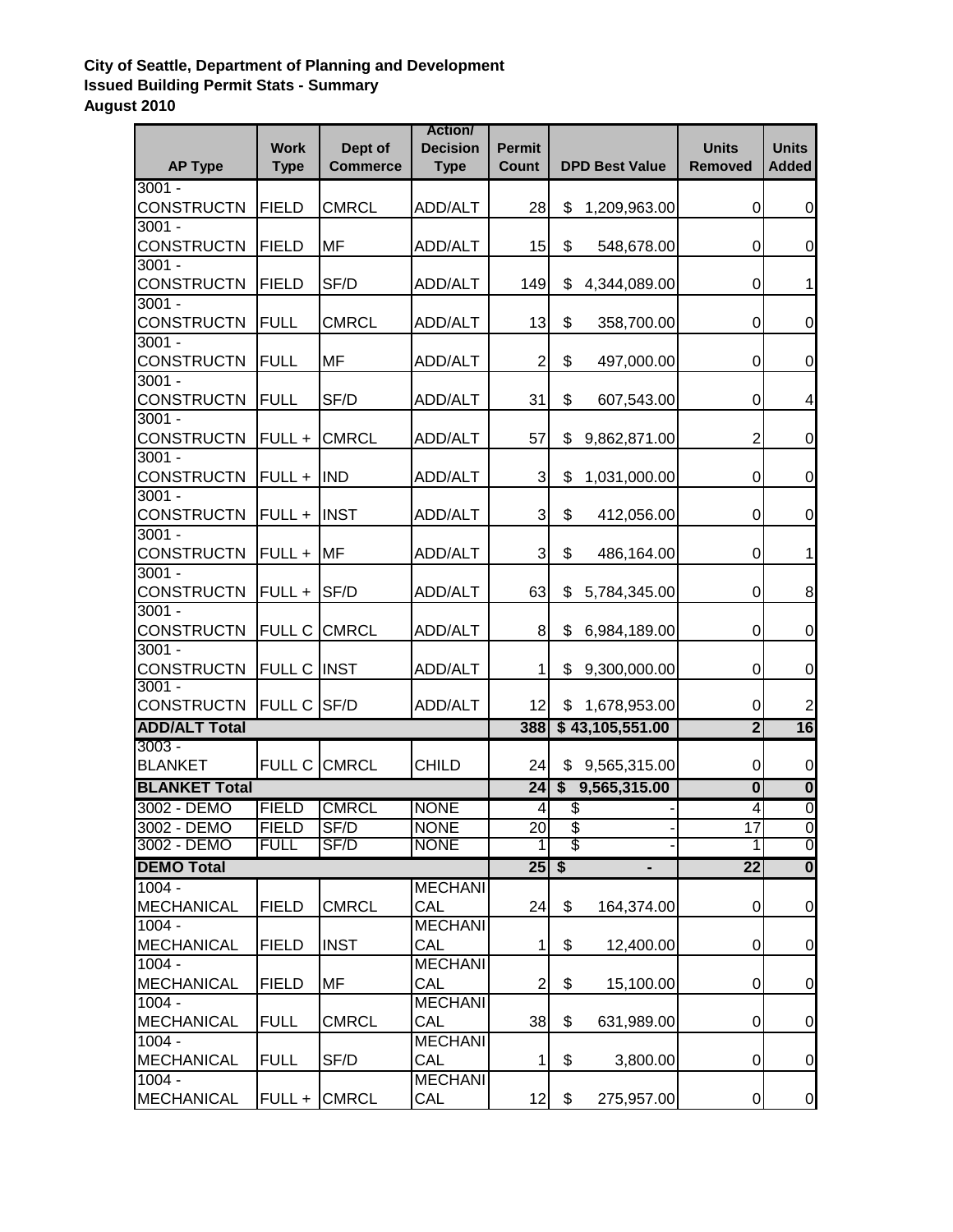## **City of Seattle, Department of Planning and Development Issued Building Permit Stats - Summary August 2010**

| <b>AP Type</b>             | <b>Work</b><br><b>Type</b> | Dept of<br><b>Commerce</b> | <b>Action</b><br><b>Decision</b><br><b>Type</b> | <b>Permit</b><br><b>Count</b> | <b>DPD Best Value</b>   |                  | <b>Units</b><br><b>Removed</b> | <b>Units</b><br><b>Added</b> |
|----------------------------|----------------------------|----------------------------|-------------------------------------------------|-------------------------------|-------------------------|------------------|--------------------------------|------------------------------|
| $1004 -$                   |                            |                            | <b>MECHANI</b>                                  |                               |                         |                  |                                |                              |
| MECHANICAL                 | <b>FULL + INST</b>         |                            | CAL                                             | 1                             | \$                      | 80,000.00        | 0                              | $\boldsymbol{0}$             |
| $1004 -$                   |                            |                            | <b>MECHANI</b>                                  |                               |                         |                  |                                |                              |
| MECHANICAL                 | <b>FULL C CMRCL</b>        |                            | CAL                                             | 10                            | \$                      | 2,534,581.00     | $\pmb{0}$                      | $\mathbf 0$                  |
| $1004 -$                   |                            |                            | <b>MECHANI</b>                                  |                               |                         |                  |                                |                              |
| <b>MECHANICAL</b>          | <b>FULL C INST</b>         |                            | CAL                                             | 1                             | \$                      | 140,000.00       | $\pmb{0}$                      | $\pmb{0}$                    |
| <b>MECHANICAL Total</b>    |                            |                            |                                                 | 90                            | $\sqrt[6]{\frac{1}{2}}$ | 3,858,201.00     | 0                              | $\overline{\mathbf{0}}$      |
| $3001 -$                   |                            |                            |                                                 |                               |                         |                  |                                |                              |
| <b>CONSTRUCTN</b>          | <b>FULL + CMRCL</b>        |                            | <b>NEW</b>                                      | 1                             | \$                      | 62,636.00        | 0                              | $\mathbf 0$                  |
| $3001 -$                   |                            |                            |                                                 |                               |                         |                  |                                |                              |
| <b>CONSTRUCTN</b>          | $FULL +$                   | SF/D                       | <b>NEW</b>                                      | 13                            | \$                      | 2,855,686.00     | 0                              | 14                           |
| $3001 -$                   |                            |                            |                                                 |                               |                         |                  |                                |                              |
| <b>CONSTRUCTN</b>          | <b>FULL C</b>              | <b>CMRCL</b>               | <b>NEW</b>                                      | 5                             |                         | \$14,656,211.00  | $\mathbf 0$                    | 660                          |
| $3001 -$                   |                            |                            |                                                 |                               |                         |                  |                                |                              |
| <b>CONSTRUCTN</b>          | <b>FULL C MF</b>           |                            | <b>NEW</b>                                      | 3                             | \$                      | 2,387,075.00     | $\pmb{0}$                      | 14                           |
| $3001 -$                   |                            |                            |                                                 |                               |                         |                  |                                |                              |
| <b>CONSTRUCTN</b>          | <b>FULL C SF/D</b>         |                            | <b>NEW</b>                                      | 29                            |                         | \$9,467,220.00   | $\mathbf 0$                    | 29                           |
| <b>NEW Total</b>           |                            |                            |                                                 | 51                            |                         | \$29,428,828.00  | 0                              | 717                          |
| $3001 -$                   |                            |                            |                                                 |                               |                         |                  |                                |                              |
| <b>CONSTRUCTN</b>          | <b>FIELD</b>               | <b>CMRCL</b>               | <b>NONE</b>                                     | $\overline{2}$                | \$                      | 18,000.00        | $\pmb{0}$                      | $\mathbf 0$                  |
| $3001 -$                   |                            |                            |                                                 |                               |                         |                  |                                |                              |
| <b>CONSTRUCTN</b>          | <b>FIELD</b>               | MF                         | <b>NONE</b>                                     | $\overline{2}$                | \$                      | 72,909.00        | 0                              | 0                            |
| $3001 -$                   |                            |                            |                                                 |                               |                         |                  |                                |                              |
| <b>CONSTRUCTN</b>          | <b>FIELD</b>               | SF/D                       | <b>NONE</b>                                     | 9                             | \$                      | 302,187.00       | 0                              | 0                            |
| $3001 -$                   |                            |                            |                                                 |                               |                         |                  |                                |                              |
| <b>CONSTRUCTN</b>          | <b>FULL</b>                | <b>CMRCL</b>               | <b>NONE</b>                                     | 1                             | \$                      | 15,000.00        | 0                              | $\boldsymbol{0}$             |
| $3001 -$                   |                            |                            |                                                 |                               |                         |                  |                                |                              |
| <b>CONSTRUCTN</b>          | FULL                       | SF/D                       | <b>NONE</b>                                     | $\overline{4}$                | \$                      | 77,450.00        | 0                              | $\boldsymbol{0}$             |
| $3001 -$                   |                            |                            |                                                 |                               |                         |                  |                                |                              |
| <b>CONSTRUCTN</b>          | $FULL +$                   | <b>CMRCL</b>               | <b>NONE</b>                                     | 6                             | \$                      | 969,000.00       | 0                              | $\mathbf 0$                  |
| $3001 -$                   |                            |                            |                                                 |                               |                         |                  |                                |                              |
| <b>CONSTRUCTN</b>          | <b>FULL + INST</b>         |                            | <b>NONE</b>                                     | 3                             | \$                      | 169,500.00       | 0                              | $\mathbf 0$                  |
| $3001 -$                   |                            |                            |                                                 |                               |                         |                  |                                |                              |
| <b>CONSTRUCTN</b>          | $FULL + SF/D$              |                            | <b>NONE</b>                                     | 6                             | \$                      | 1,218,687.00     | $\overline{0}$                 | 3                            |
| $3001 -$                   |                            |                            |                                                 |                               |                         |                  |                                |                              |
| <b>CONSTRUCTN</b>          | FULL C CMRCL               |                            | <b>NONE</b>                                     | $\overline{2}$                | \$                      | 816,414.00       | $\overline{0}$                 | $\boldsymbol{0}$             |
| $3001 -$                   |                            |                            | <b>NONE</b>                                     |                               |                         |                  |                                |                              |
| <b>CONSTRUCTN</b>          | <b>FULL C SF/D</b>         |                            |                                                 | 1<br>36                       | \$<br>S                 |                  | $\pmb{0}$                      | 1<br>4                       |
| <b>NONE Total</b>          |                            |                            |                                                 |                               | 3,659,147.00            | $\boldsymbol{0}$ |                                |                              |
| 3005 - SITE                |                            |                            |                                                 |                               |                         |                  |                                |                              |
| <b>WORK</b>                | <b>FIELD</b>               | SF/D                       | <b>NONE</b>                                     | $\ensuremath{\mathsf{3}}$     | \$                      | 229,038.00       | $\pmb{0}$                      | $\pmb{0}$                    |
| 3005 - SITE                |                            |                            |                                                 |                               |                         |                  |                                |                              |
| <b>WORK</b>                | <b>FULL</b>                | SF/D                       | <b>NONE</b>                                     | 1                             | \$                      | 100,000.00       | 0                              | $\mathbf 0$                  |
| 3005 - SITE                |                            |                            |                                                 |                               |                         |                  |                                |                              |
| <b>WORK</b>                | FULL +                     | <b>CMRCL</b>               | <b>NONE</b>                                     | 1                             | \$                      |                  | 0                              | 0                            |
| 3005 - SITE<br><b>WORK</b> |                            |                            |                                                 |                               |                         |                  |                                |                              |
| 3005 - SITE                | $FULL +  SF/D$             |                            | <b>NONE</b>                                     | 1                             | \$                      | 100,000.00       | $\pmb{0}$                      | 0                            |
| <b>WORK</b>                | FULL C SF/D                |                            | <b>NONE</b>                                     | 1                             |                         | \$               | $\pmb{0}$                      | $\pmb{0}$                    |